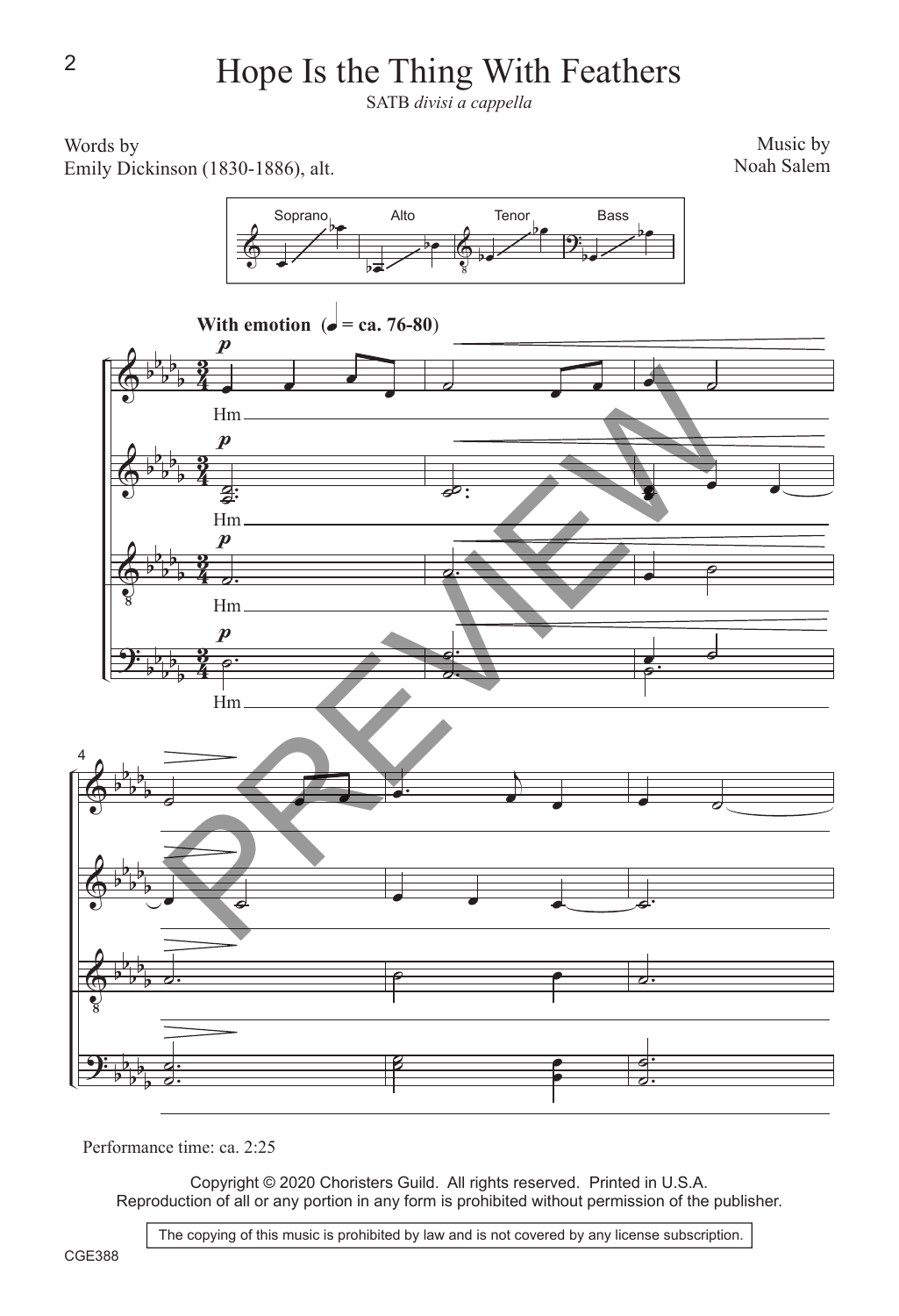

CGE388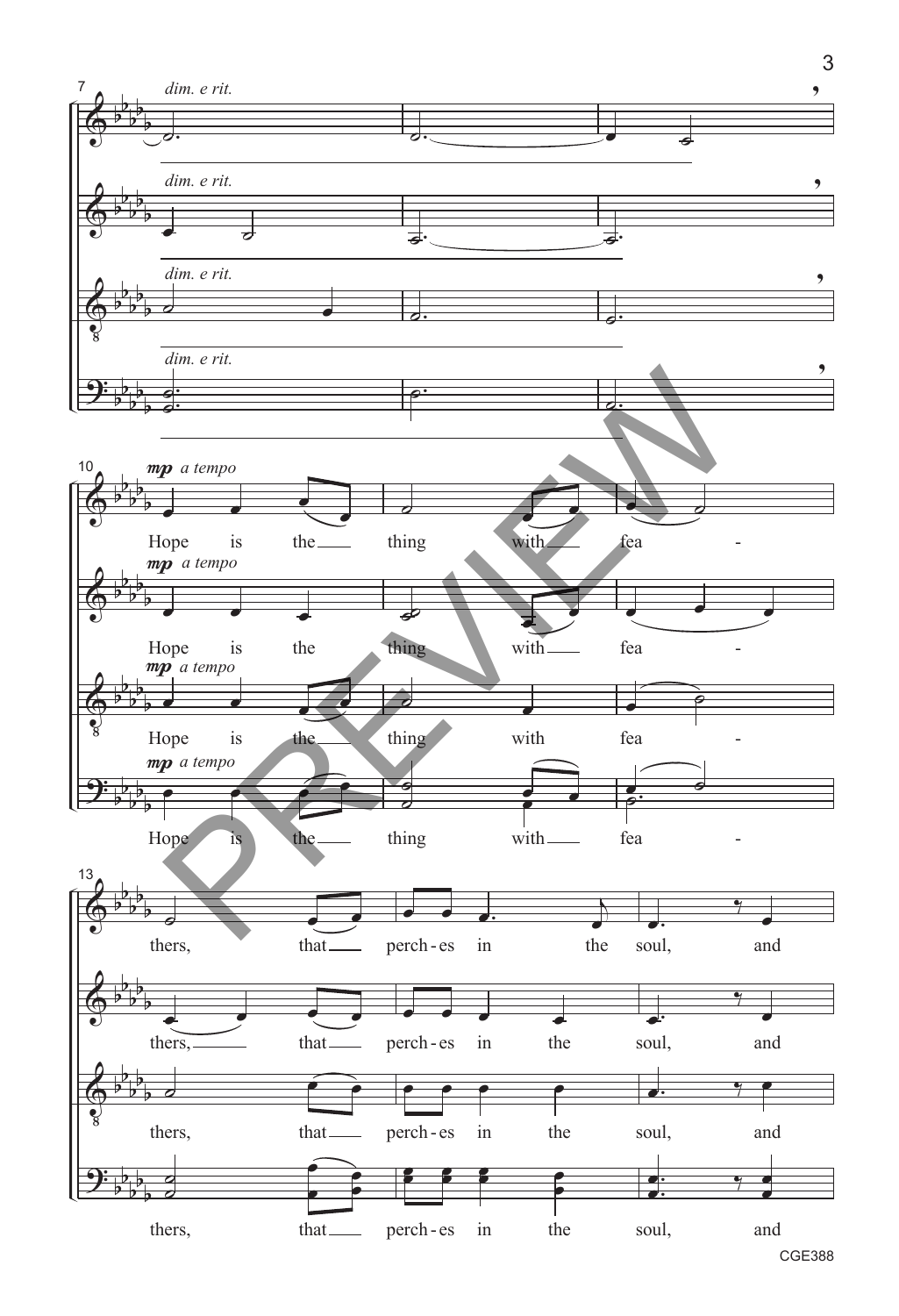